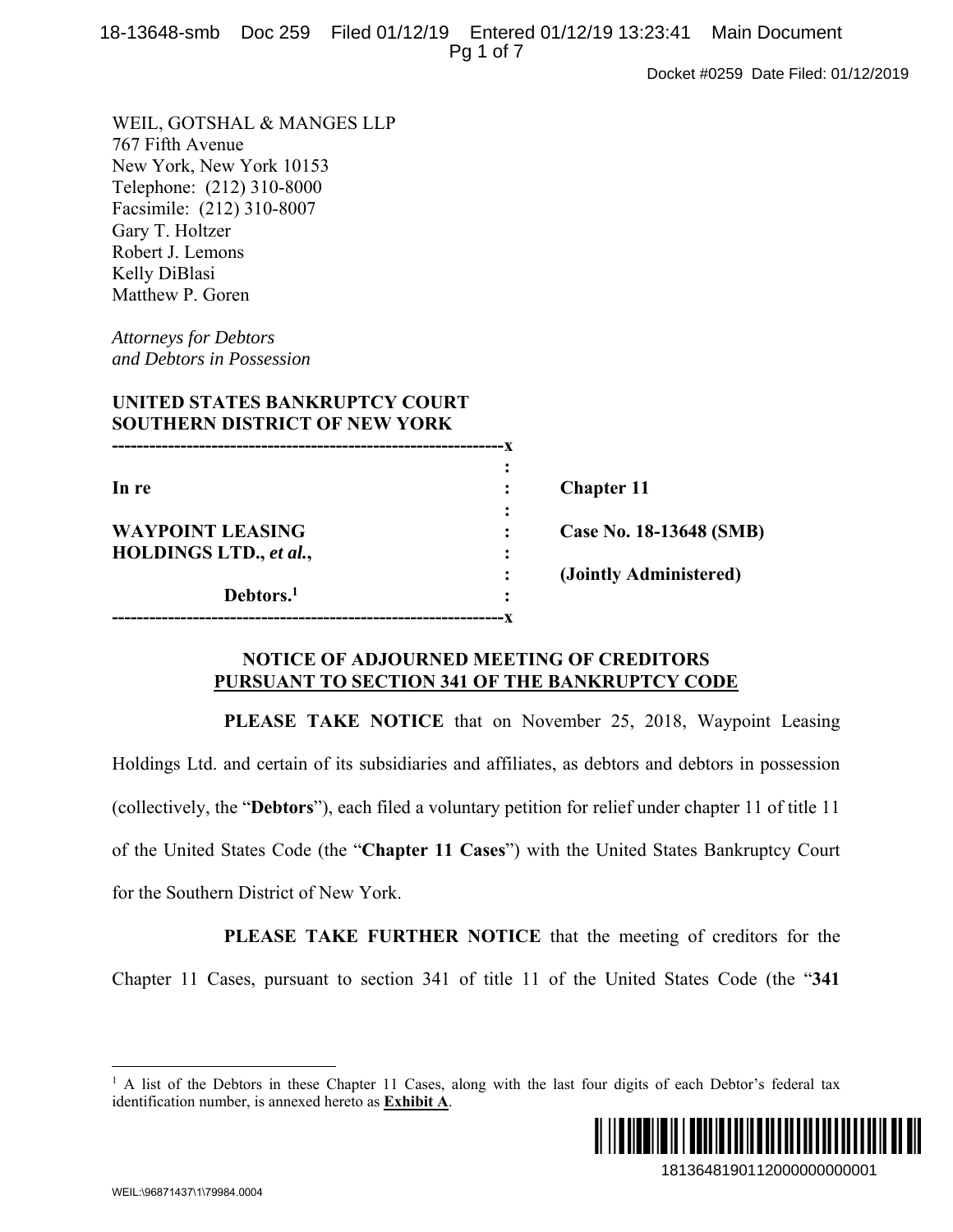#### 18-13648-smb Doc 259 Filed 01/12/19 Entered 01/12/19 13:23:41 Main Document Pg 2 of 7

**Meeting**"), which was scheduled to take place on January 16, 2019 at 3:00 p.m. (Eastern Time),

has been adjourned to a date to be determined at a later point in time.

#### **PLEASE TAKE FURTHER NOTICE** that the Debtors will file a further notice

when the 341 Meeting is rescheduled.

Dated: New York, New York January 12, 2019

> /s/ Robert J. Lemons WEIL, GOTSHAL & MANGES LLP 767 Fifth Avenue New York, New York 10153 Telephone: (212) 310-8000 Facsimile: (212) 310-8007 Gary T. Holtzer Robert J. Lemons Kelly DiBlasi Matthew P. Goren

*Attorneys for Debtors and Debtors in Possession*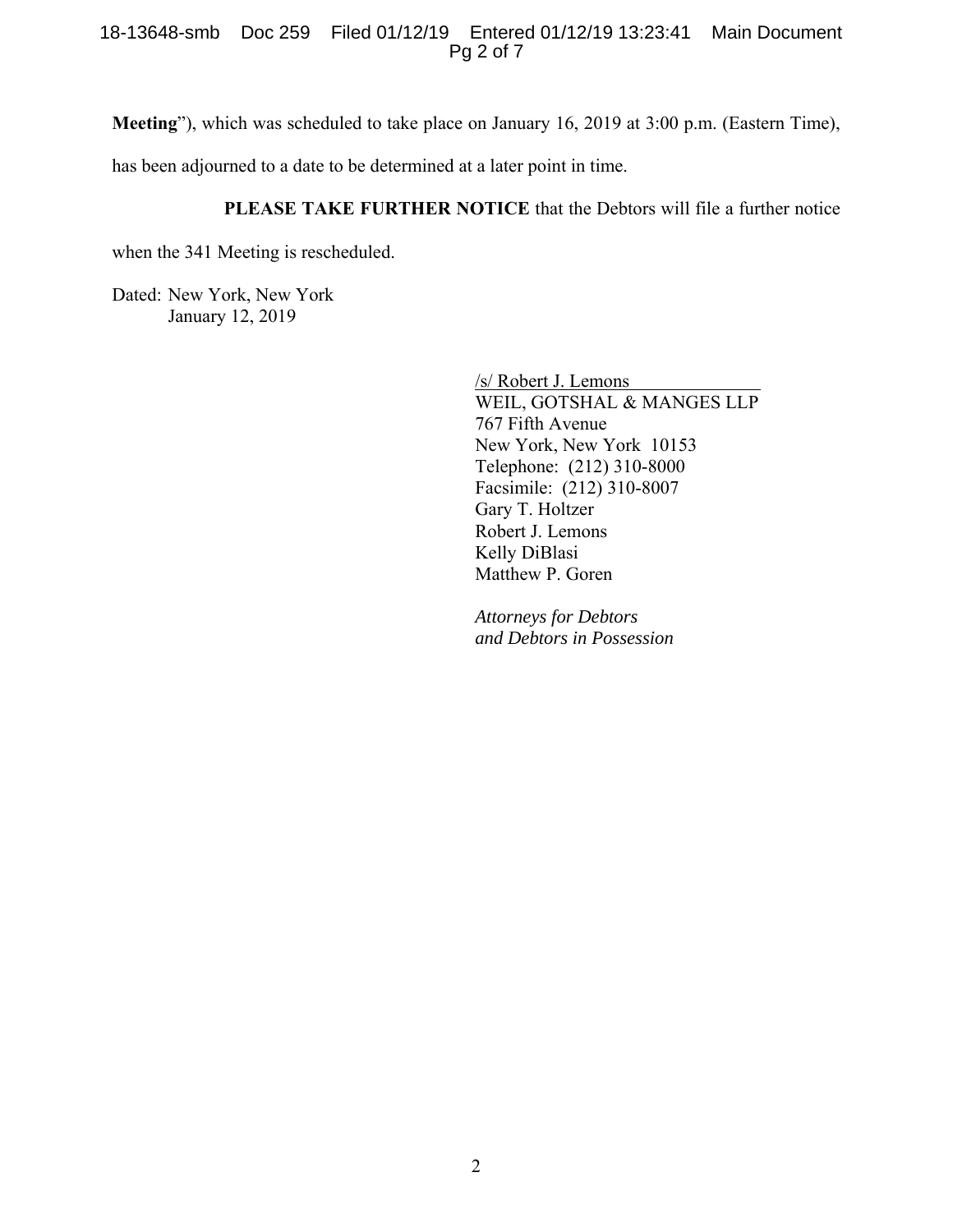18-13648-smb Doc 259 Filed 01/12/19 Entered 01/12/19 13:23:41 Main Document Pg 3 of 7

# **Exhibit A**

**Debtors**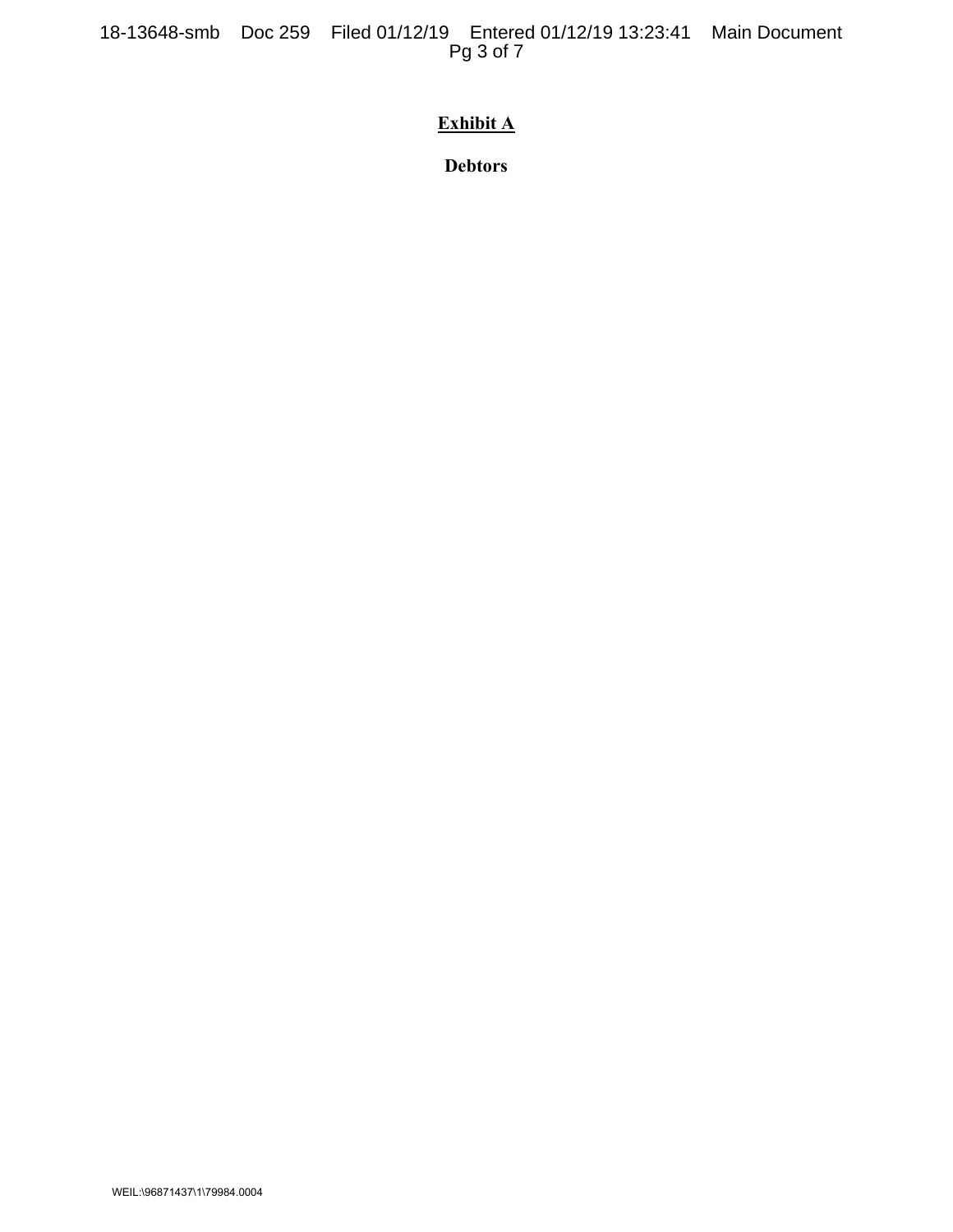#### 18-13648-smb Doc 259 Filed 01/12/19 Entered 01/12/19 13:23:41 Main Document Pg 4 of 7

| <b>Debtor</b>                                | Last 4<br>Digits of<br><b>Tax ID</b><br><b>Number</b> | <b>Debtor</b>                  | Last 4<br>Digits of<br><b>Tax ID</b><br><b>Number</b> |
|----------------------------------------------|-------------------------------------------------------|--------------------------------|-------------------------------------------------------|
| Waypoint Leasing Holdings Ltd.               | 2899                                                  | AE Helicopter (5) Limited      | N/A                                                   |
| Waypoint Leasing (Luxembourg)<br>S.à r.l.    | 7041                                                  | AE Helicopter (6) Limited      | N/A                                                   |
| Waypoint Leasing (Ireland)<br>Limited        | 6600                                                  | <b>MSN 31141 Trust</b>         | N/A                                                   |
| Waypoint Asset Co 10 Limited                 | 2503                                                  | MSN 31492 Trust                | N/A                                                   |
| MSN 2826 Trust                               | N/A                                                   | <b>MSN 36458 Trust</b>         | N/A                                                   |
| MSN 2879 Trust                               | N/A                                                   | <b>MSN 760543 Trust</b>        | N/A                                                   |
| Waypoint Asset Co 11 Limited                 | 3073                                                  | <b>MSN 760551 Trust</b>        | N/A                                                   |
| MSN 2905 Trust                               | N/A                                                   | <b>MSN 760581 Trust</b>        | N/A                                                   |
| Waypoint Asset Co 12 Limited                 | 0541                                                  | <b>MSN 760628 Trust</b>        | N/A                                                   |
| <b>MSN 20042 Trust</b>                       | N/A                                                   | <b>MSN 760631 Trust</b>        | N/A                                                   |
| <b>MSN 41202 Trust</b>                       | N/A                                                   | <b>MSN 760682 Trust</b>        | N/A                                                   |
| <b>MSN 920280 Trust</b>                      | N/A                                                   | <b>MSN 920022 Trust</b>        | N/A                                                   |
| Waypoint Asset Co 1E Limited                 | 6089                                                  | <b>MSN 920062 Trust</b>        | N/A                                                   |
| Waypoint Asset Euro 1F Limited               | 7099                                                  | <b>MSN 920125 Trust</b>        | $\rm N/A$                                             |
| <b>MSN 20093 Trust</b>                       | N/A                                                   | <b>MSN 9229 AS</b>             | N/A                                                   |
| Waypoint Asset Malta 1A Limited              | 2966                                                  | Waypoint Asset Co 3A Limited   | 6687                                                  |
| Waypoint Leasing Singapore 1<br>Pte. Limited | 2403                                                  | MSN 41371 Trust                | N/A                                                   |
| Waypoint Leasing UK 1A Limited               | 2226                                                  | Waypoint Asset Euro 1A Limited | 9804                                                  |
| Waypoint Asset Co 14 Limited                 | 1585                                                  | MSN 4466 Trust                 | N/A                                                   |
| Waypoint Asset Co 15 Limited                 | 1776                                                  | MSN 4469 Trust                 | N/A                                                   |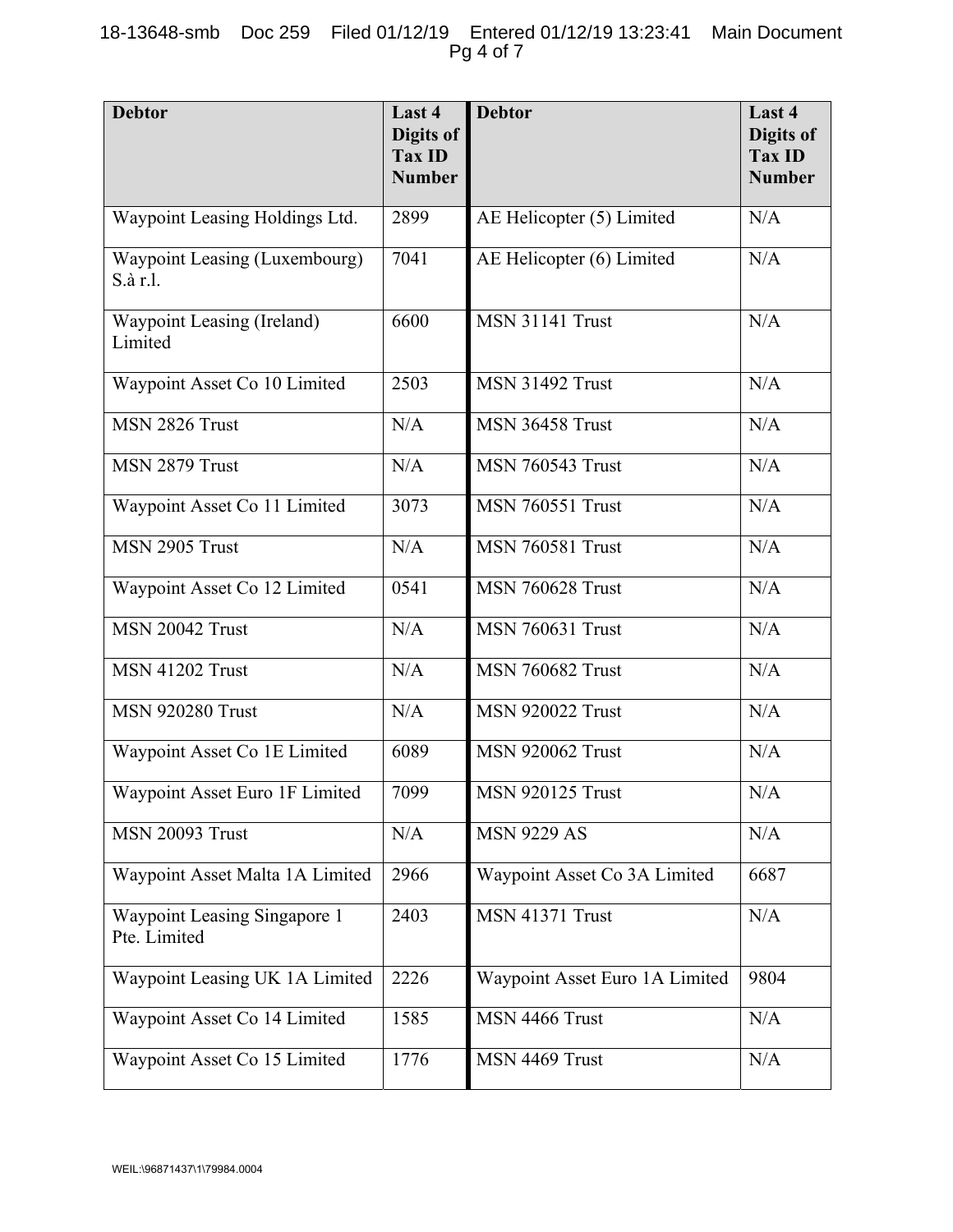## 18-13648-smb Doc 259 Filed 01/12/19 Entered 01/12/19 13:23:41 Main Document Pg 5 of 7

| <b>Debtor</b>                         | Last 4<br>Digits of<br><b>Tax ID</b><br><b>Number</b> | <b>Debtor</b>                  | Last 4<br><b>Digits of</b><br><b>Tax ID</b><br><b>Number</b> |
|---------------------------------------|-------------------------------------------------------|--------------------------------|--------------------------------------------------------------|
| Waypoint Asset Co 3 Limited           | 3471                                                  | MSN 6655 Trust                 | N/A                                                          |
| MSN 6658 Trust                        | N/A                                                   | Waypoint Asset Funding 6 LLC   | 4964                                                         |
| Waypoint 760626 Business Trust        | N/A                                                   | Waypoint Asset Co 7 Limited    | 9689                                                         |
| MSN 7152 Trust                        | N/A                                                   | Waypoint Asset Euro 7A Limited | 2406                                                         |
| MSN 7172 Trust                        | N/A                                                   | Waypoint Asset Co 8 Limited    | 2532                                                         |
| Waypoint Asset Funding 3 LLC          | 4960                                                  | <b>MSN 31041 Trust</b>         | N/A                                                          |
| Waypoint Asset Malta Ltd              | 5348                                                  | <b>MSN 31203 Trust</b>         | N/A                                                          |
| Waypoint Leasing Labuan 3A<br>Limited | 8120                                                  | <b>MSN 31578 Trust</b>         | N/A                                                          |
| Waypoint Leasing UK 3A Limited        | 0702                                                  | <b>MSN 760617 Trust</b>        | N/A                                                          |
| Waypoint Asset Co 4 Limited           | 0301                                                  | <b>MSN 760624 Trust</b>        | N/A                                                          |
| Waypoint Asset Co 5 Limited           | 7128                                                  | <b>MSN 760626 Trust</b>        | N/A                                                          |
| MSN 1251 Trust                        | N/A                                                   | <b>MSN 760765 Trust</b>        | N/A                                                          |
| <b>MSN 14786 Trust</b>                | N/A                                                   | <b>MSN 920063 Trust</b>        | N/A                                                          |
| MSN 2047 Trust                        | N/A                                                   | <b>MSN 920112 Trust</b>        | N/A                                                          |
| MSN 2057 Trust                        | N/A                                                   | Waypoint 206 Trust             | N/A                                                          |
| Waypoint Asset Co 5B Limited          | 2242                                                  | Waypoint 407 Trust             | N/A                                                          |
| Waypoint Leasing UK 5A Limited        | 1970                                                  | Waypoint Asset Euro 1B Limited | 3512                                                         |
| Waypoint Asset Co 6 Limited           | 8790                                                  | Waypoint Asset Euro 1C Limited | 1060                                                         |
| <b>MSN 31042 Trust</b>                | N/A                                                   | <b>MSN 20012 Trust</b>         | N/A                                                          |
| <b>MSN 31295 Trust</b>                | N/A                                                   | <b>MSN 20022 Trust</b>         | N/A                                                          |
| <b>MSN 31308 Trust</b>                | N/A                                                   | <b>MSN 20025 Trust</b>         | N/A                                                          |
| <b>MSN 920119 Trust</b>               | N/A                                                   | <b>MSN 920113 Trust</b>        | N/A                                                          |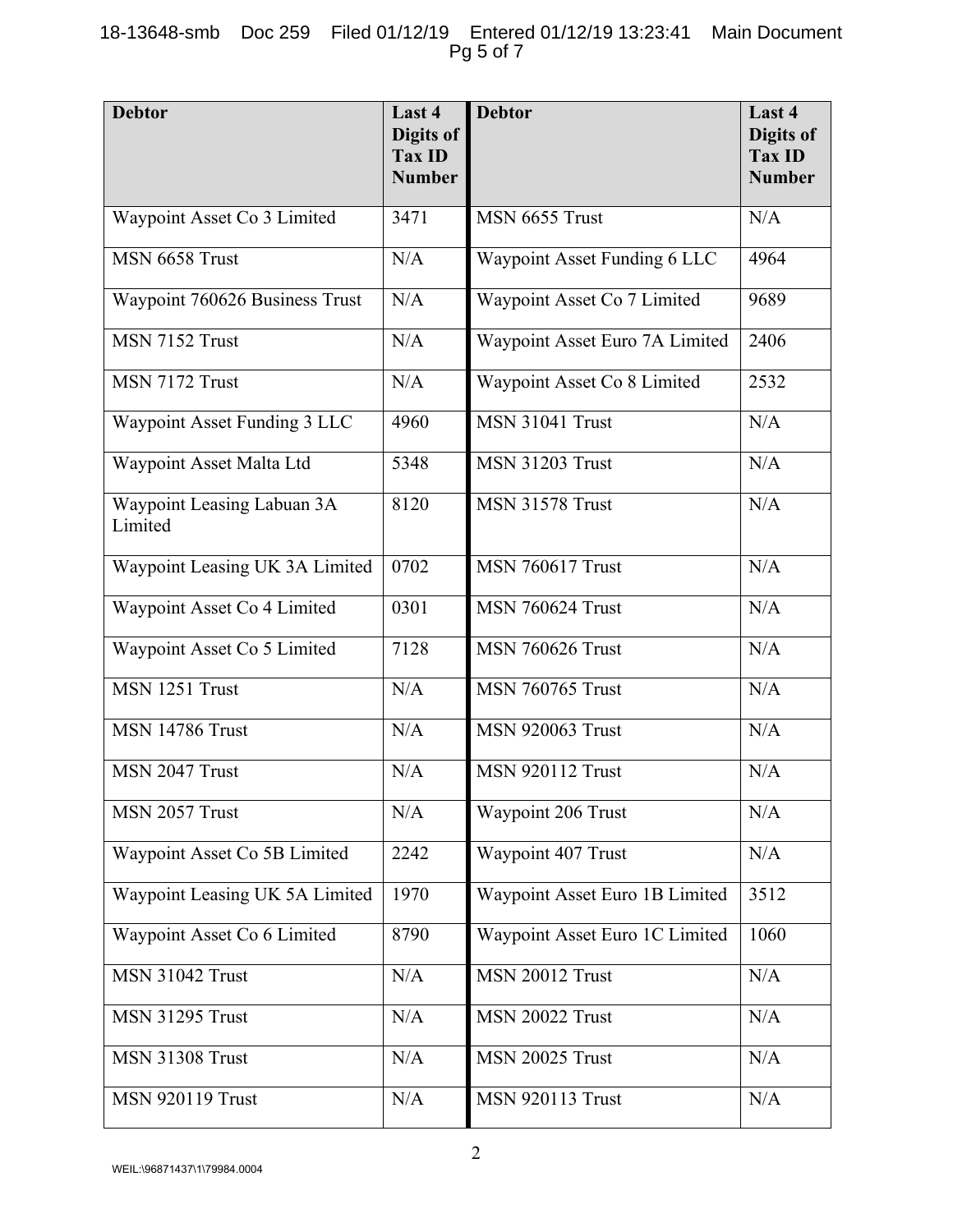## 18-13648-smb Doc 259 Filed 01/12/19 Entered 01/12/19 13:23:41 Main Document Pg 6 of 7

| <b>Debtor</b>                                               | Last 4<br>Digits of<br><b>Tax ID</b><br><b>Number</b> | <b>Debtor</b>                               | Last 4<br><b>Digits of</b><br><b>Tax ID</b><br><b>Number</b> |
|-------------------------------------------------------------|-------------------------------------------------------|---------------------------------------------|--------------------------------------------------------------|
| Waypoint Asset Funding 8 LLC                                | 4776                                                  | <b>Waypoint Asset Co Germany</b><br>Limited | 5557                                                         |
| Waypoint Leasing UK 8A Limited                              | 2906                                                  | <b>MSN 31046 Trust</b>                      | N/A                                                          |
| Waypoint Leasing US 8A LLC                                  | 8080                                                  | <b>MSN 41511 Trust</b>                      | N/A                                                          |
| Waypoint Asset Co 9 Limited                                 | 6340                                                  | <b>MSN 760608 Trust</b>                     | N/A                                                          |
| <b>MSN 20052 Trust</b>                                      | N/A                                                   | MSN 89007 Trust                             | N/A                                                          |
| <b>MSN 31312 Trust</b>                                      | N/A                                                   | <b>MSN 920141 Trust</b>                     | N/A                                                          |
| <b>MSN 41329 Trust</b>                                      | N/A                                                   | <b>MSN 920152 Trust</b>                     | N/A                                                          |
| <b>MSN 760538 Trust</b>                                     | N/A                                                   | <b>MSN 920153 Trust</b>                     | N/A                                                          |
| <b>MSN 760539 Trust</b>                                     | N/A                                                   | <b>MSN 920273 Trust</b>                     | N/A                                                          |
| <b>MSN 760541 Trust</b>                                     | N/A                                                   | <b>MSN 920281 Trust</b>                     | N/A                                                          |
| <b>MSN 760542 Trust</b>                                     | N/A                                                   | MSN 9205 Trust                              | N/A                                                          |
| Waypoint Asset Co 1B Limited                                | 5795                                                  | MSN 9229 Trust                              | N/A                                                          |
| <b>MSN 41272 Trust</b>                                      | N/A                                                   | Waypoint Asset Co 1A Limited                | 1208                                                         |
| Waypoint Asset Co 5A Limited                                | 4148                                                  | Waypoint Leasing Labuan 1A<br>Limited       | 2299                                                         |
| <b>MSN 69052 Trust</b>                                      | N/A                                                   | Waypoint Asset Co 1C Limited                | 0827                                                         |
| Waypoint Asset Euro 9A Limited                              | 2276                                                  | Waypoint Asset Co 1D Limited                | 7018                                                         |
| Waypoint Asset Euro 1E Limited                              | 6050                                                  | Waypoint Asset Co 1F Limited                | 6345                                                         |
| Waypoint Leasing UK 9A Limited                              | 5686                                                  | Waypoint Asset Co 1G Limited                | 6494                                                         |
| Waypoint Asset Sterling 9A<br>Limited                       | 1161                                                  | Waypoint Asset Co 1H Limited                | 7349                                                         |
| <b>Waypoint Asset Company</b><br>Number 1 (Ireland) Limited | 6861                                                  | Waypoint Asset Co 1J Limited                | 7729                                                         |